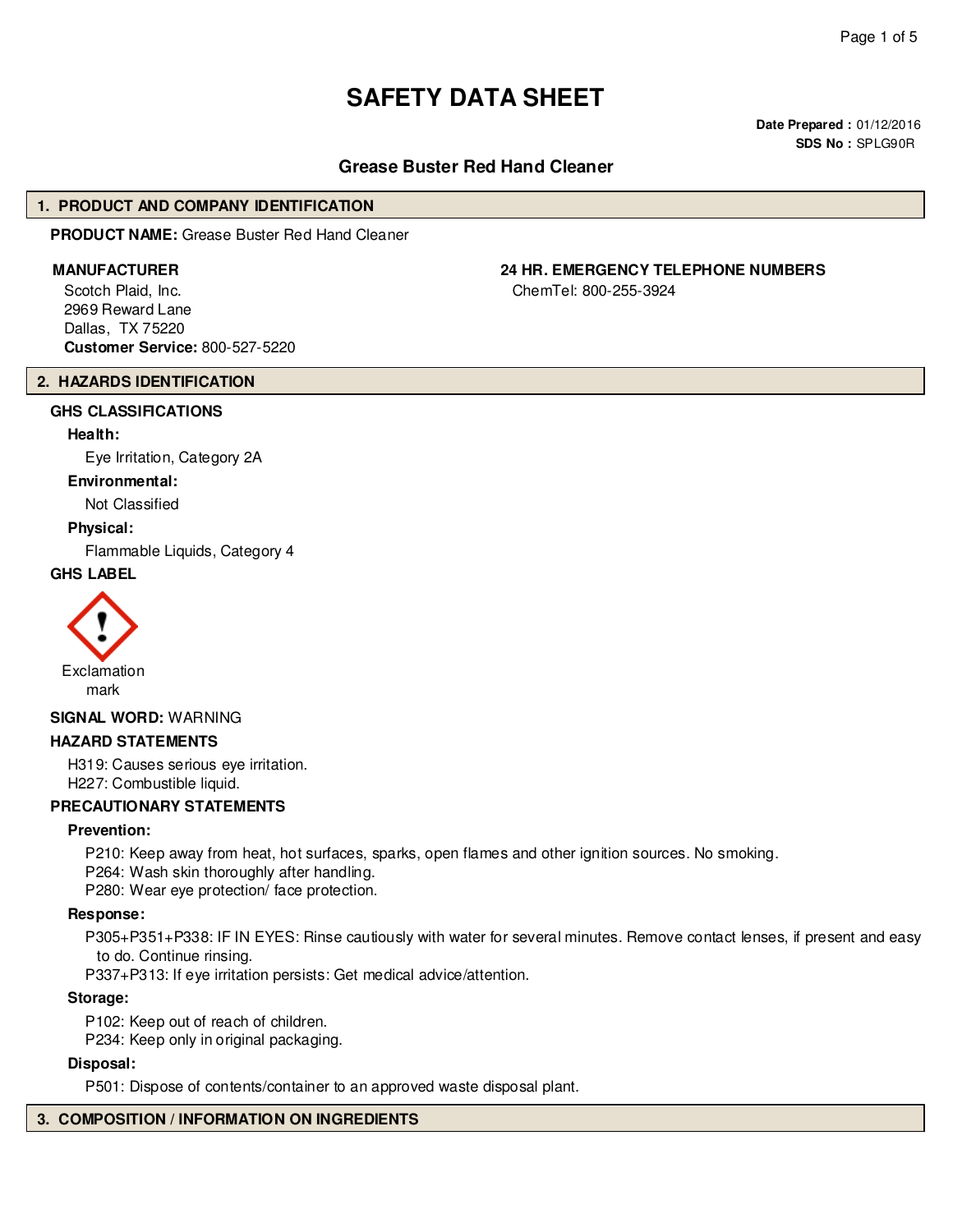| <b>Chemical Name</b>                          | $Wt.\%$ | CAC<br>слэ    |
|-----------------------------------------------|---------|---------------|
| Distillates.<br>Petroleum, Hydrotreated Light | 30      | 50 64742-47-8 |

# **4. FIRST AID MEASURES**

**EYES:** Immediately flush eyes with plenty of water. Get medical attention, if irritation persists.

**SKIN:** Wash with soap and water. Get medical attention if irritation develops or persists.

**INGESTION:** Do NOT induce vomiting. Never give anything by mouth to an unconscious person. Rinse mouth with water. Consult a physician.

**INHALATION:** Remove victim to fresh air. If irritation persists, get medical attention.

# **SIGNS AND SYMPTOMS OF OVEREXPOSURE**

**EYES:** Contact may cause eye irritation.

**SKIN:** Contact may cause skin irritation.

**INGESTION:** May cause headache and nausea.

**INHALATION:** May cause drowsiness and/or dizziness.

**ACUTE EFFECTS:** May cause an allergic reaction among sensitive indivduals.

**CHRONIC EFFECTS:** None Expected.

**NOTES TO PHYSICIAN:** Treat symptomatically

# **5. FIRE FIGHTING MEASURES**

**FLAMMABLE CLASS:** Combustible liquid and vapor.

**GENERAL HAZARD:** The vapor of this product may form a combustible mixtures with air in confined spaces.

**EXTINGUISHING MEDIA:** Use dry chemical, carbon dioxide, water spray (fog) or foam when fighting fires involving this material. **HAZARDOUS COMBUSTION PRODUCTS:** Oxides of carbon.

### **EXPLOSION HAZARDS:** None

**FIRE FIGHTING PROCEDURES:** Use fire fighting measures that are appropriate for the local circumstance and the surrounding environment.

**FIRE FIGHTING EQUIPMENT:** Use personal protective equipment

#### **6. ACCIDENTAL RELEASE MEASURES**

**SMALL SPILL:** After removal, flush contaminated area thoroughly with water.

**LARGE SPILL:** Stop spill at source then confine and soak up spill with an absorbant material. Place residue in a container for proper disposal.

# **ENVIRONMENTAL PRECAUTIONS**

**WATER SPILL:** Do not allow material to contaminate waterways.

**LAND SPILL:** Do not allow material to contaminate the soil.

**GENERAL PROCEDURES:** Ensure clean-up is conducted by trained personnel only. Refer to protective measures listed in Sections 7 and 8.

**SPECIAL PROTECTIVE EQUIPMENT:** For personal protection see section 8.

**COMMENTS:** Inform appropriate managerial or supervisory personnel of all environmental releases. Prevent further leakage or spillage if safe to do so.

#### **7. HANDLING AND STORAGE**

**GENERAL PROCEDURES:** Handle in accordance with good industrial hygiene and safety procedures. Use personal protection recommended in Section 8. Follow all product label instructions.

**HANDLING:** Follow all SDS/label precautions even after container is emptied because it may retain product residues.

**STORAGE:** Keep out of reach of children. Store in original container in a cool, dry and well ventilated area.

# **8. EXPOSURE CONTROLS / PERSONAL PROTECTION**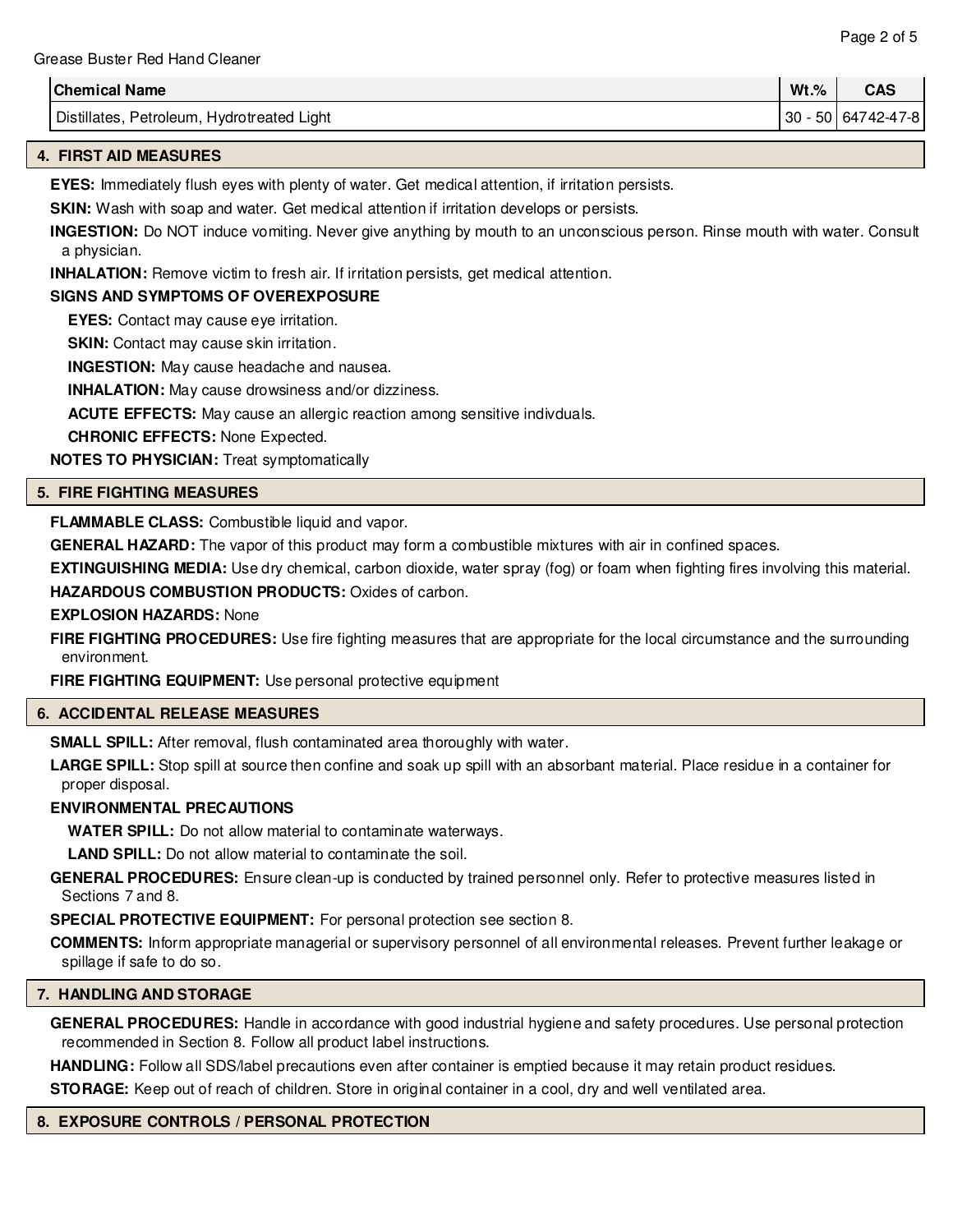# **EXPOSURE GUIDELINES**

| OSHA HAZARDOUS COMPONENTS (29 CFR1910.1200) |  |
|---------------------------------------------|--|
|---------------------------------------------|--|

|                                            |            |                  | <b>EXPOSURE LIMITS</b> |
|--------------------------------------------|------------|------------------|------------------------|
|                                            |            | <b>ACGIH TLV</b> |                        |
| Chemical Name                              |            | ppm              | mg/m <sup>3</sup>      |
| Distillates, Petroleum, Hydrotreated Light | <b>TWA</b> |                  | 200                    |

**ENGINEERING CONTROLS:** Use with adequate ventilation, especially in confined spaces.

#### **PERSONAL PROTECTIVE EQUIPMENT**

**EYES AND FACE:** Safety glasses with side shields.

**SKIN:** Chemical resistant gloves.

**RESPIRATORY:** No personal respiratory equipment normally required.

**PROTECTIVE CLOTHING:** Wear suitable protective clothing to prevent contact with skin.

**WORK HYGIENIC PRACTICES:** Wash contaminated clothing before reuse. Wash face, hands and any exposed skin thoroughly after handling.

**OTHER USE PRECAUTIONS:** Protective clothing and equipment should be in accordance with 29 CFR 1910.132 and 1910.133. **COMMENTS:** Eyewash stations and safety showers should always be in place where chemicals are handled and stored.

# **9. PHYSICAL AND CHEMICAL PROPERTIES**

**PHYSICAL STATE:** Gel **ODOR:** Cherry **ODOR THRESHOLD:** No data available for this mixture. **APPEARANCE:** Translucent liquid **COLOR:** Red **pH:** 6.0 to 8.0 (full strength) **PERCENT VOLATILE:** (w/w) 60-70% **FLASH POINT AND METHOD:** > 93°C (200°F) Open Cup **FLAMMABLE LIMITS:** No data available for this mixture. **AUTOIGNITION TEMPERATURE:** No data available for this mixture. **VAPOR PRESSURE:** No data available for this mixture. **VAPOR DENSITY:** No data available for this mixture. **BOILING POINT:** No data available for this mixture. **FREEZING POINT:** No data available for this mixture. **THERMAL DECOMPOSITION:** No data available for this mixture. **SOLUBILITY IN WATER:** Complete **PARTITION COEFFICIENT: N-OCTANOL/WATER:** No data available for this mixture. **EVAPORATION RATE:** No data available for this mixture. **SPECIFIC GRAVITY:** 0.85 to 0.95 g/ml **VISCOSITY #1:** 4000 to 8000 cP **(VOC):** 40.000 to 50.000 (Weight %) **OXIDIZING PROPERTIES:** This product is not classified as oxidizing

#### **10. STABILITY AND REACTIVITY**

**REACTIVITY:** Not classified as a reactivity hazard.

**HAZARDOUS POLYMERIZATION:** Will not occur.

**STABILITY:** Stable under normal conditions.

**CONDITIONS TO AVOID:** Excessive heat or flames.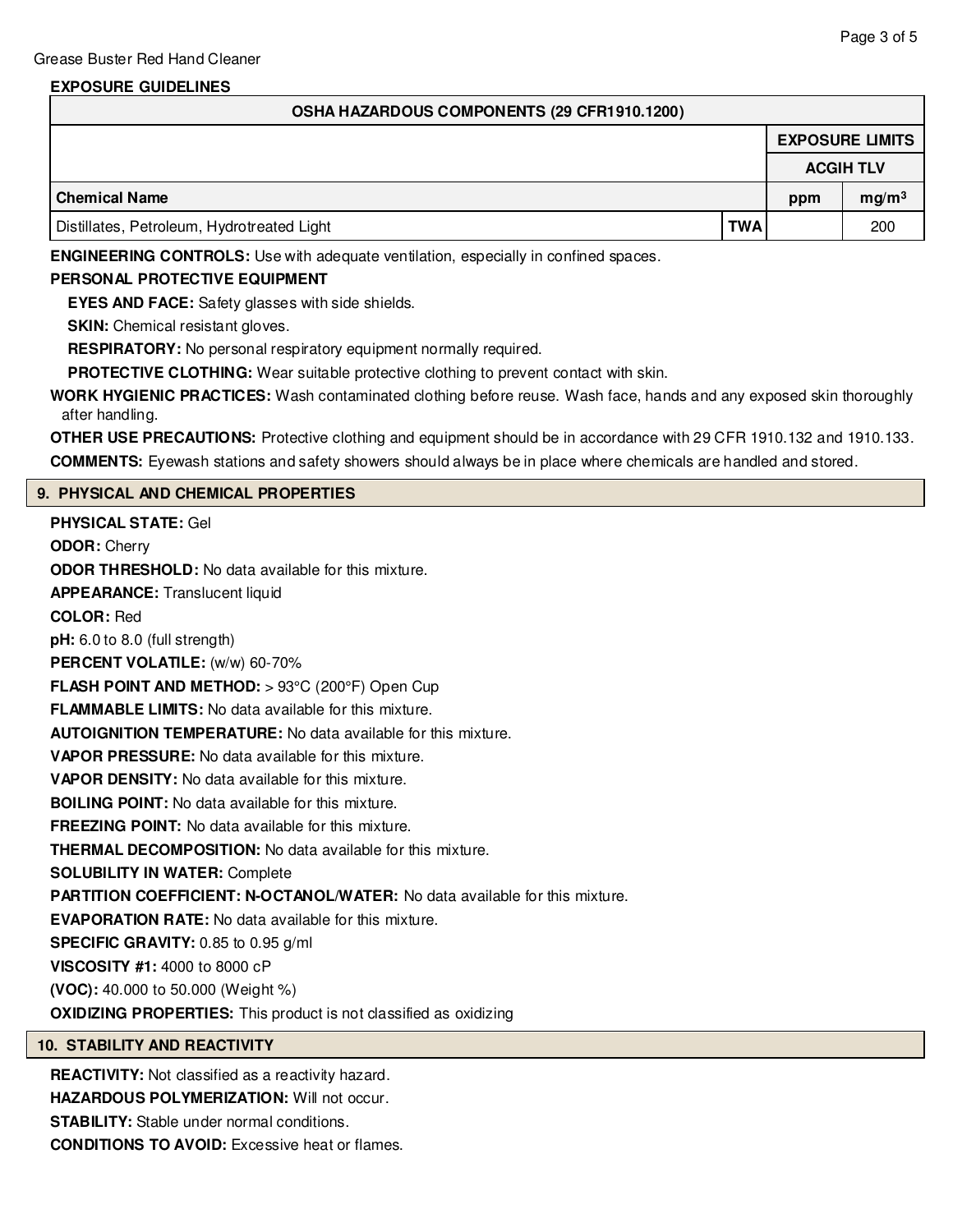**POSSIBILITY OF HAZARDOUS REACTIONS:** No dangerous reaction known under conditions of normal use.

**HAZARDOUS DECOMPOSITION PRODUCTS:** Oxides of carbon.

**INCOMPATIBLE MATERIALS:** Strong oxidizing agents, acids and bases.

# **11. TOXICOLOGICAL INFORMATION**

#### **ACUTE**

| <b>Chemical Name</b>                       | ORAL LD <sub>50</sub>   | <b>DERMAL LD<sub>50</sub></b> | <b>INHALATION</b><br>$LC_{50}$ |
|--------------------------------------------|-------------------------|-------------------------------|--------------------------------|
| Distillates, Petroleum, Hydrotreated Light | $> 5000$ mg/kg<br>(rat) | $>$ 2000 mg/kg<br>(rabbit)    | No data                        |

**EYE EFFECTS:** May cause eye irritation.

**SKIN EFFECTS:** May cause skin irritation.

**CHRONIC:** Health injuries are not known or expected under normal use.

**SUBCHRONIC:** This product may be irritating to the eyes.

# **CARCINOGENICITY**

**IARC:** No ingredient in this product is present at levels greater than or equal to 0.1% is identified as a probable, possible or confirmed human carcinogen by IARC.

**NTP:** No ingredient in this product is present at levels greater than or equal to 0.1% is identified as a known or anticipated carcinogen by NTP.

**OSHA:** No ingredient in this product is present at levels greater than or equal to 0.1% is identified as a carcinogen or potential carcinogen by OSHA.

**REPEATED DOSE EFFECTS:** No data available for this mixture.

**IRRITATION:** Skin and eye irritation.

**SENSITIZATION:** May cause an allergic skin reaction.

**NEUROTOXICITY:** No data available for this mixture.

**GENETIC EFFECTS:** No data available for this mixture.

**REPRODUCTIVE EFFECTS:** No data available for this mixture.

**TARGET ORGANS:** No data available for this mixture.

**TERATOGENIC EFFECTS:** No data available for this mixture.

**MUTAGENICITY:** No data available for this mixture.

**SYNERGISTIC MATERIALS:** No data available for this mixture.

# **12. ECOLOGICAL INFORMATION**

**ECOTOXICOLOGICAL INFORMATION:** This product is not classified as environmentally hazardous. However, this does not exclude the possibility that large or frequent spills can have a harmful or damaging effect on the environment.

**BIOACCUMULATION/ACCUMULATION:** The potential for bioconcentration in organisms is low.

**DISTRIBUTION:** Not determined for this mixture.

**AQUATIC TOXICITY (ACUTE):** No data available for this mixture.

**CHEMICAL FATE INFORMATION:** This product is expected to be readily biodegradable.

#### **13. DISPOSAL CONSIDERATIONS**

**DISPOSAL METHOD:** Follow all Federal, State and Local Regulations appropriate for this material.

**PRODUCT DISPOSAL:** Wastewater resulting from this product should be directed to a proper waste water treatment facility.

**EMPTY CONTAINER:** Empty containers should be taken to an approved waste handling site for recycling or disposal. Do not reuse empty containers.

#### **14. TRANSPORT INFORMATION**

**DOT (DEPARTMENT OF TRANSPORTATION)**